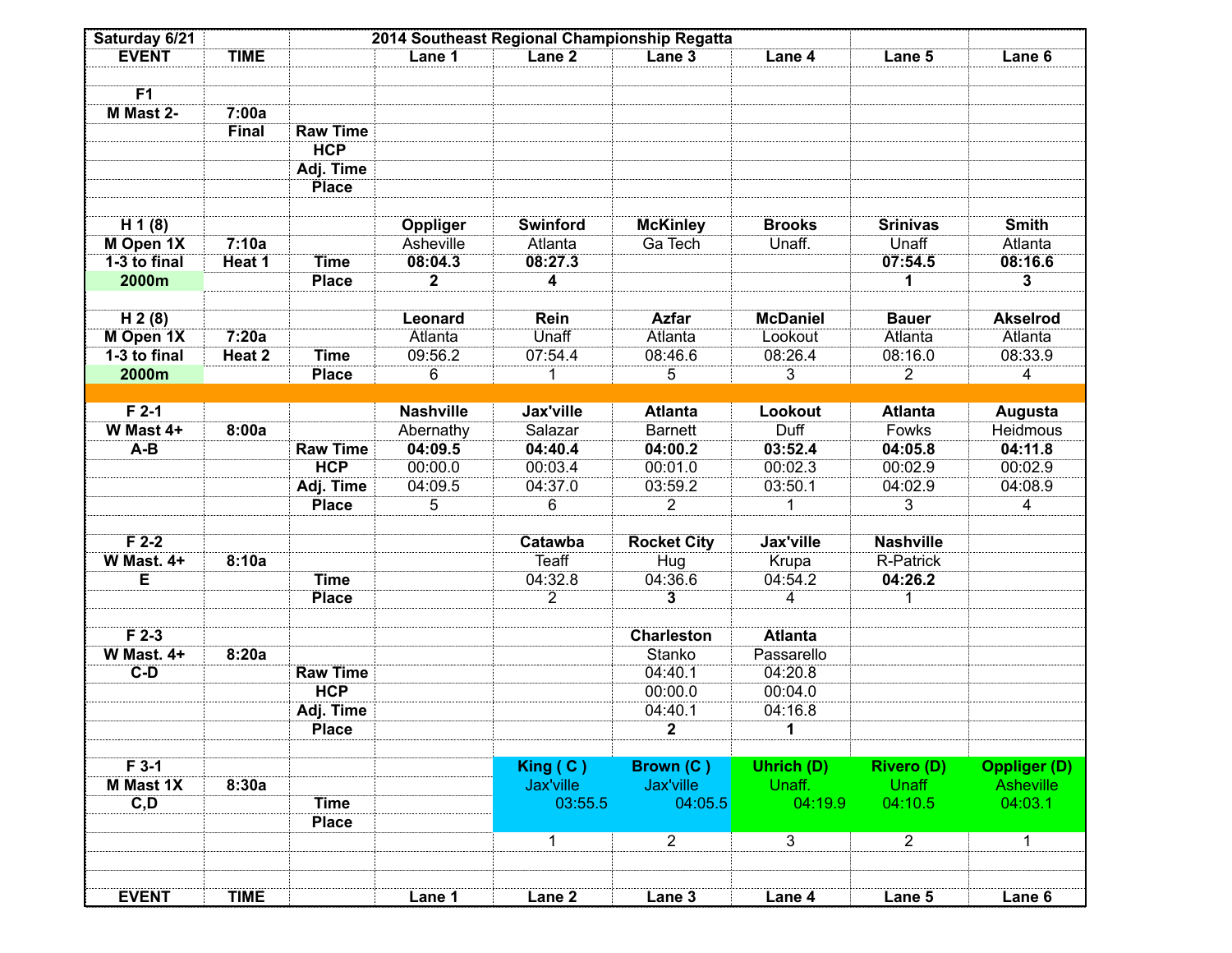| $F$ 3-2            |             |                 | <b>Swanson (A)</b> | Lutat (B)         | <b>Robinson</b>    | <b>Kannapell</b>           | <b>Moulton</b>         | <b>Kolb</b>  |
|--------------------|-------------|-----------------|--------------------|-------------------|--------------------|----------------------------|------------------------|--------------|
| <b>M</b> Mast 1X   | 8:40a       |                 | Lookout            | Jax'ville         | <b>Rocket City</b> | Lanier                     | <b>River City</b>      | Jax'ville    |
| $A-B,E$            |             | <b>Raw Time</b> | 03:54.5            | 03:54.8           | 04:12.0            | 04:28.6                    | 04:48.0                | 04:20.8      |
|                    |             | <b>HCP</b>      | 00:00.0            | 00:02.6           | 00:00.0            | 00:00.0                    | 00:00.0                | 00:00.0      |
|                    |             | Adj. Time       | 03:54.5            | 03:52.2           | 04:12.0            | 04:28.6                    | 04:48.0                | 04:20.8      |
|                    |             | <b>Place</b>    | $\mathbf{2}$       | 1                 | 1                  | $\mathbf{3}$               | 4                      | $\mathbf{2}$ |
| $F$ 3-3            |             |                 | Wheeler            | <b>Sutton</b>     | <b>D'Italia</b>    |                            |                        |              |
| <b>M</b> Mast 1X   | 8:50a       |                 | <b>Rocket City</b> | Lanier            | Unaff              | <b>Burgener</b><br>Atlanta | <b>Denny</b><br>Lanier |              |
| F                  |             | <b>Time</b>     | 04:20.5            | 05:06.1           | 04:13.3            | 04:15.2                    | 04:20.8                |              |
|                    |             | <b>Place</b>    | $\overline{3}$     |                   |                    | $\overline{2}$             |                        |              |
|                    |             |                 |                    | 5                 | $\mathbf{1}$       |                            | 4                      |              |
| $F$ 3-4            |             |                 |                    | <b>Schumacher</b> | Klecatsky          | Hendrickson                | <b>Borgersen</b>       |              |
| <b>M</b> Mast 1X   | 9:00a       |                 |                    | Jax'ville         | <b>NYAC</b>        | Atlanta                    | <b>Beaufort</b>        |              |
| $G-H$              |             | <b>Raw Time</b> |                    | 04:05.6           | 04:25.2            | 04:41.0                    | 04:46.2                |              |
|                    |             | <b>HCP</b>      |                    | 00:00.0           | 00:14.9            | 00:14.9                    | 00:10.4                |              |
|                    |             |                 |                    |                   |                    |                            |                        |              |
|                    |             | Adj.Time        |                    | 04:05.6           | 04:10.3            | 04:26.1                    | 04:35.8                |              |
|                    |             | <b>Place</b>    |                    | 1                 | $\overline{2}$     | $\overline{3}$             | 4                      |              |
| F <sub>4</sub>     |             |                 |                    | <b>Callahan</b>   | <b>Parziale</b>    | <b>Connell</b>             | Leonard                |              |
| <b>M Novice 1X</b> | 9:10a       |                 |                    | N Charlotte       | Catawba            | Atlanta                    | Atlanta                |              |
| 1000m              |             | <b>Time</b>     |                    | 04:44.5           | 04:21.9            | 04:13.7                    | 04:46.2                |              |
|                    |             | <b>Place</b>    |                    | 3                 | $\overline{2}$     | 1                          | 4                      |              |
|                    |             |                 |                    |                   |                    |                            |                        |              |
| F <sub>5</sub>     |             |                 |                    | Rao               | <b>Mattie</b>      | <b>Srinivas</b>            | <b>Heuer</b>           |              |
| <b>W Novice 1X</b> | 9:20a       |                 |                    | Atlanta           | Jax'ville          | Unaff                      | Jax'ville              |              |
| 1000m              |             | <b>Time</b>     |                    | 04:56.9           | 05:09.8            | 04:55.0                    | $5:0-9.2$              |              |
|                    |             | <b>Place</b>    |                    | $\overline{2}$    | 4                  | 1                          | 3                      |              |
|                    |             |                 |                    |                   |                    |                            |                        |              |
| F6                 |             |                 |                    |                   | <b>Jax'ville</b>   | <b>Nashville</b>           |                        |              |
| M Mast 8+          | 9:30a       |                 |                    |                   | <b>DeBever</b>     | Calico                     |                        |              |
| $C-D$              |             | <b>Raw Time</b> |                    |                   | 03:23.5            | 03:45.2                    |                        |              |
|                    |             | <b>HCP</b>      |                    |                   | 00:00.0            | 00:00.9                    |                        |              |
|                    |             | Adj. Time       |                    |                   | 03:23.5            | 03:44.3                    |                        |              |
|                    |             | <b>Place</b>    |                    |                   | 1                  | $\overline{2}$             |                        |              |
|                    |             |                 |                    |                   |                    |                            |                        |              |
| F <sub>7</sub>     |             |                 |                    |                   | <b>Colberg (A)</b> | <b>Winters (D)</b>         | Dennis (D)             |              |
| <b>W</b> Mast 1X   | 9:40a       |                 |                    |                   | Lookout            | <b>Rocket City</b>         | <b>Unaff</b>           |              |
| $A-C, D$           |             | <b>Raw Time</b> |                    |                   | 04:23.8            | 04:38.9                    | 04:47.6                |              |
|                    |             | <b>HCP</b>      |                    |                   | 00:00.0            | 00:00.0                    | 00:00.0                |              |
|                    |             | Adj. Time       |                    |                   | -1                 | 1.                         | 2 <sup>1</sup>         |              |
|                    |             | <b>Place</b>    |                    |                   |                    |                            |                        |              |
|                    |             |                 |                    |                   |                    |                            |                        |              |
| <b>EVENT</b>       | <b>TIME</b> |                 | Lane 1             | Lane 2            | Lane 3             | Lane 4                     | Lane 5                 | Lane 6       |
|                    |             |                 |                    |                   |                    |                            |                        |              |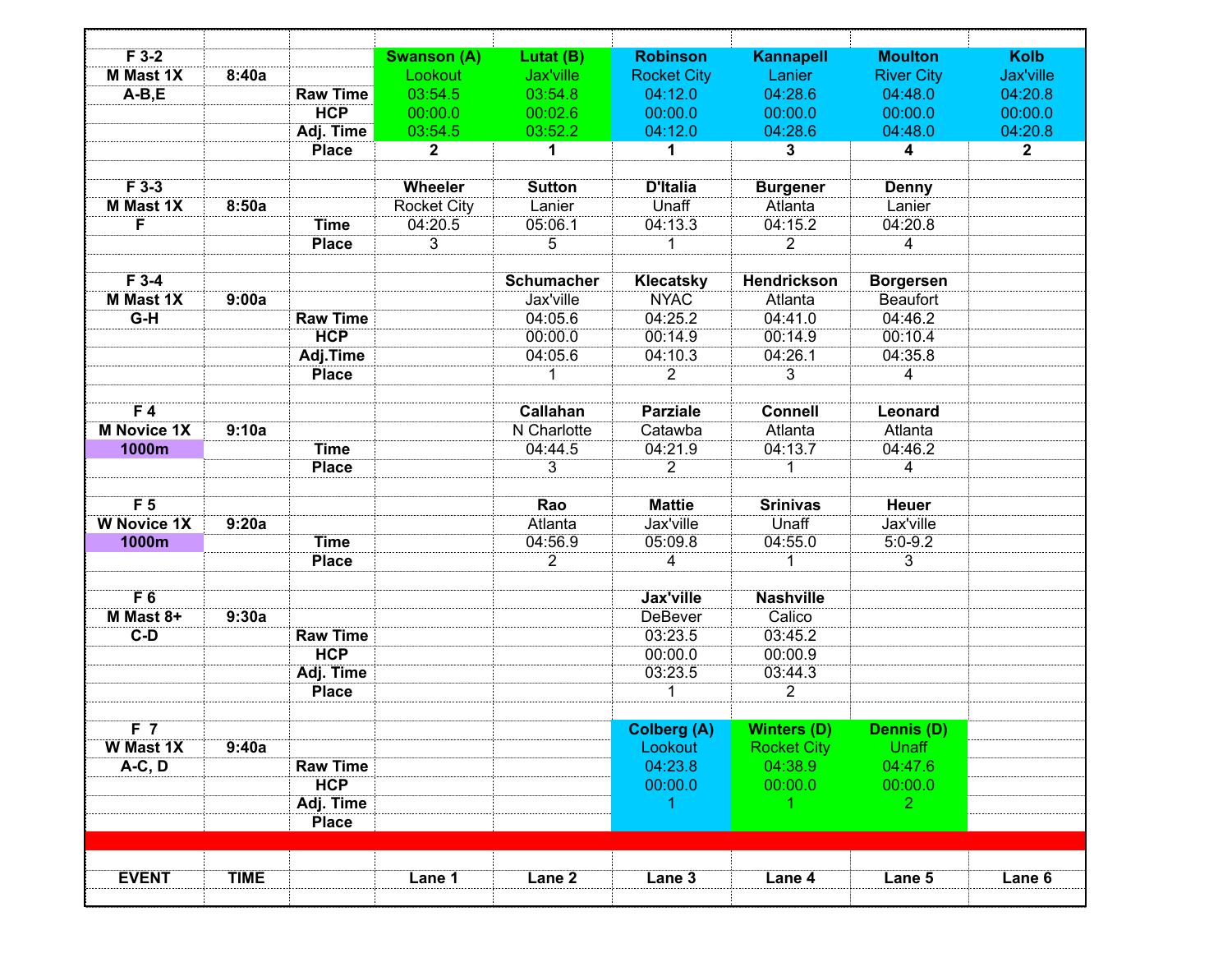| F <sub>9</sub>             |             |                 |                 | <b>Kerber</b>         | Cason                | Ferguson               | Legler             |              |
|----------------------------|-------------|-----------------|-----------------|-----------------------|----------------------|------------------------|--------------------|--------------|
| <b>W</b> Open 1X           | 10:10a      |                 |                 | Atlanta               | Atlanta              | Unaff                  | Jax'ville          |              |
| 2000m                      |             | <b>Time</b>     |                 | 09:23.3               | 09:13.9              |                        | 09:22.7            |              |
|                            |             | <b>Place</b>    |                 | $\overline{3}$        | 1                    |                        | $\overline{2}$     |              |
|                            |             |                 |                 |                       |                      |                        |                    |              |
| F 8                        |             |                 | <b>McDaniel</b> | Oppliger              | <b>Rein</b>          | <b>Srinivas</b>        | <b>Bauer</b>       | <b>Smith</b> |
| M Open 1X                  | 10:20a      |                 | Lookout         | Ashville              | Unaff                | Unaff                  | Atlanta            | Atlanta      |
| <b>From Heats</b>          |             | <b>Time</b>     | 08:49.9         | 08:28.1               | 07:54.4              | 07:47.6                | 09:01.6            | 08:39.6      |
| 2000m                      |             | <b>Place</b>    | 5               | $\overline{3}$        | $\overline{2}$       | 1                      | 6                  | 4            |
| F 10-1                     |             |                 |                 |                       |                      |                        |                    |              |
|                            |             |                 |                 | <b>Charleston (A)</b> | Jax'ville (C)        | Nashville (C)          |                    |              |
| M Mast 4+                  | 10:40a      |                 |                 | Moore                 | Wasilewski           | Herring                |                    |              |
| A-C                        |             | <b>Raw Time</b> |                 | 04:41.5               | 04:12.9              | 04:09.9                |                    |              |
|                            |             | <b>HCP</b>      |                 | 00:00.0               | 00:06.6              | 00:08.2                |                    |              |
|                            |             | Adj. Time       |                 | 04:41.5               | 04:06.3              | 04:01.7                |                    |              |
|                            |             | <b>Place</b>    |                 | 3                     | $\overline{2}$       | 1                      |                    |              |
| $F$ 10-2                   |             |                 |                 | Jax'ville (D)         | Catawba (E)          | Nashville (E)          | Lanaier (F)        |              |
| M Mast 4+                  | 10:50a      |                 |                 | <b>DeBever</b>        | Parziale             | <b>Davis</b>           | Kannapell          |              |
| $D-F$                      |             | <b>Raw Time</b> |                 | 03:46.9               | 04:09.6              | 04:23.0                | 04:28.3            |              |
|                            |             | <b>HCP</b>      |                 | 00:00.0               | 00:08.6              | 00:07.6                | 00:14.5            |              |
|                            |             |                 |                 |                       |                      |                        |                    |              |
|                            |             | Adj. Time       |                 | 03:46.9               | 04:01.0              | 04:15.4                | 04:13.8            |              |
|                            |             | <b>Place</b>    |                 | 1                     | $\overline{2}$       | 4                      | 3                  |              |
|                            |             |                 |                 |                       |                      |                        |                    |              |
|                            |             |                 |                 |                       |                      |                        |                    |              |
| $F$ 11                     |             |                 | Lookout (A)     | Nashville (C)         | Atlanta (B)          | <b>Rocket City (E)</b> | <b>Atlanta (D)</b> |              |
| W Mast 8+                  | 11:00a      |                 | <b>Duff</b>     | Foster                | Cason                | <b>Hug</b>             | Passarello         |              |
| A-C, D-E                   |             | <b>Raw Time</b> | 03:35.4         | 04:19.9               | 03:51.2              | 04:26.8                | 04:14.5            |              |
|                            |             | <b>HCP</b>      | 00:00.0         | 00:04.1               | 00:02.1              | 00:04.5                | 00:00.0            |              |
|                            |             | Adj. Time       | 03:35.4<br>1    | 04:15.8               | 03:49.1              | 04:22.3                | 04:14.5            |              |
|                            |             | <b>Place</b>    |                 | 3 <sup>°</sup>        | 2 <sup>1</sup>       | $\overline{2}$         | 1                  |              |
| F <sub>12</sub>            |             |                 |                 | <b>Lookout (AA)</b>   | <b>Composite (G)</b> | Catawba (E)            |                    |              |
| <b>M Mast Lt 2X</b>        | 11:10a      |                 |                 | Swanson               | Schumacher           | <b>Gilmore</b>         |                    |              |
| AA,E.G                     |             | <b>Time</b>     |                 | 03:41.2               | 04:07.5              | 04:26.1                |                    |              |
|                            |             | <b>Place</b>    |                 | 1                     | 1                    | $\mathbf 1$            |                    |              |
|                            |             |                 |                 |                       |                      |                        |                    |              |
|                            |             |                 |                 |                       |                      |                        |                    |              |
| F <sub>13</sub>            |             |                 |                 | <b>Bramel</b>         | Erickson             | <b>Wood</b>            | Kerber             |              |
| W JR 1X                    | 11:30a      |                 |                 | Atlanta               | Atlanta              | Lookout                | Atlanta            |              |
| 2000m                      |             | <b>Time</b>     |                 | 09:45.7               | 10:55.6              |                        | 08:54.9            |              |
|                            |             | <b>Place</b>    |                 | $\overline{2}$        | $\overline{3}$       |                        | 1                  |              |
| <b>EVENT</b>               | <b>TIME</b> |                 | Lane 1          | Lane <sub>2</sub>     | Lane 3               | Lane 4                 | Lane 5             | Lane 6       |
| F <sub>14</sub><br>M Jr 1X | 11:40a      |                 |                 |                       |                      |                        |                    |              |